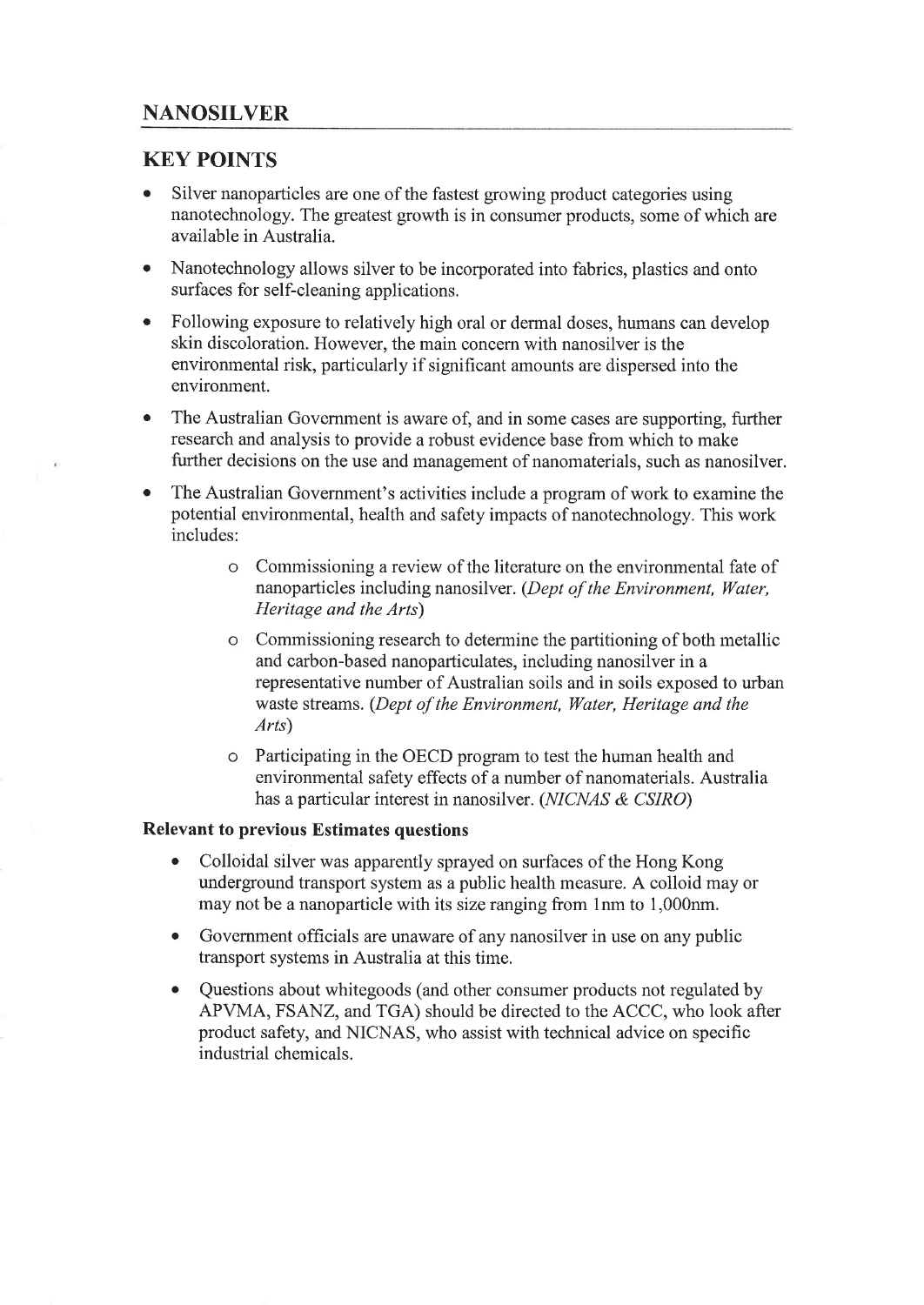# **BACKGROUND**

Silver is known to be effective in killing a wide range of bacteria. This behaviour is attributed to the silver ions (positively charged silver atoms).

Nanosilver is used in a range of products such as coatings on medical devices to reduce infection rates, coatings on artificial joints and pacemakers to prevent deadly microbial growths, and coating of ceramic filters for water purification. However, most products that use nanosilver are household items where the nanosilver provides an antibacterial function to keep surfaces clean or to reduce odours (see Attachment A for a list of some products available in Australia). The Project on Emerging Nanotechnologies in the USA has a database of 240 products using nanosilver identified in September 2007.

## Will the silver ions released from nanosilver cause human health or environmental health impacts?

If enough silver is consumed, the silver can be deposited under the skin and turn it to a blue-gray colour (called 'argyria'), and this is considered the main toxicity associated with silver.

On the other hand, nanosilver is being engineered to release silver ions, which are toxic to bacteria. Some products, such as washing machines that feature silver as a cleaning agent, are designed to release silver into the wash and hence the environment; other products, such as self-deodorising socks, contain nanosilver impregnated into the fabric. In this case, the nanosilver is not designed to leach out, but some studies have shown that nanosilver can indeed be washed out of these articles.

There is an increased risk of environmental impacts from nanosilver if substantial releases of the nanomaterial occur as the use of products containing nanosilver becomes more widespread. Internationally, levels of conventional silver emissions have peaked in the past, and the characteristic was for a halo of silver contamination to surround domestic waste treatment plants. This is not a current problem, but total silver emissions will need to be monitored as the nanosilver applications grow.

#### Can we identify and manage any new risks from nanosilver?

Nanosilver poses questions common across nanomaterials. How does size, shape, charge state, etc alter its toxicity. Combined with unknown levels of exposure, this equates to an uncertain risk. The Australian Government is working closely with national and international partners to ensure that the regulatory requirements are sufficiently robust to manage any risks posed by nanomaterials.

## Some examples of Government action addressing and assessing risks from nanosilver

Australia is participating in the OECD program plans to test nanomaterials for their physical-chemical properties; environmental degradation and accumulation;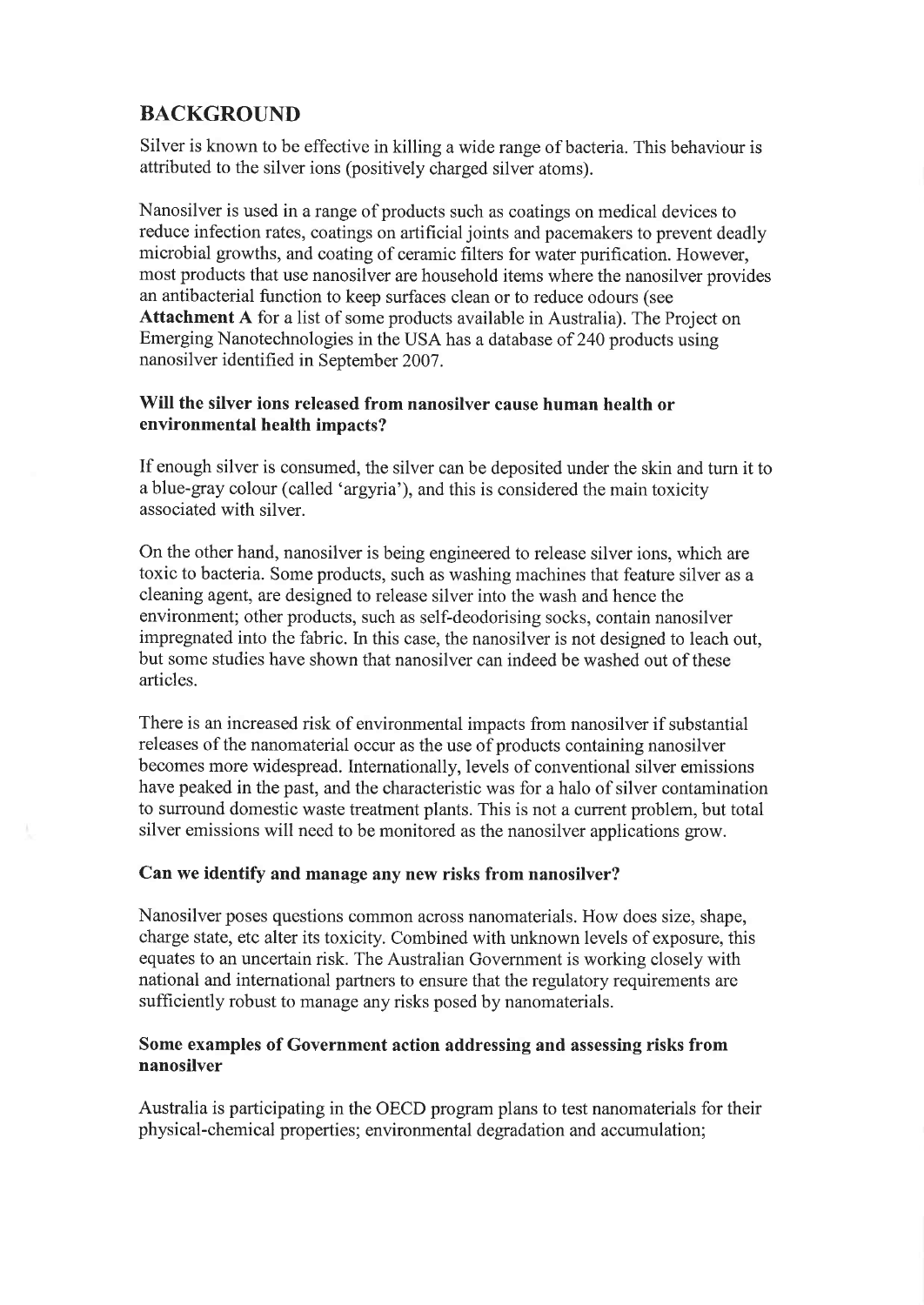environmental toxicology; and mammalian toxicology. Australia has agreed to participate in testing nanosilver as part of this program.

Following up from the report on environmental fate of nanoparticles, the Department of the Environment, Heritage and the Arts have now commissioned a research study to determine the partitioning of both metallic and carbon-based nanoparticulates, namely nanosilver, cerium oxide, fullerene and carbon nanotubes in a representative number of Australian soils and in soils exposed to urban waste streams.

#### Australian exposure to nanosilver

The Office of the Australian Safety and Compensation Council (OASCC), within the Department of Education, Employment, and Workplace Relations, conducted a review of organisations using nanomaterials from data available in the public domain. They identified eight universities working with nanosilver and five companies.

The National Industrial Chemical Assessment and Notification Scheme (NICNAS) located within the Department of Health and Ageing, conducted a voluntary call for information on the use of nanoparticles in the commercial sector during 2005-06. No usage of nanosilver was recorded.

Agencies are conducting further workplace and company surveys currently to update data in this area.

#### Excerpts from Senate Estimates February 2008

Senator MILNE—Can anyone tell me whether nanosilver is being used in any of the public transport systems in Australia at this time? Dr Besley-I cannot.

Mr Pennifold--I cannot comment. I do not know.

Senator MILNE-Since China is manufacturing a lot of whitegoods that come into Australia, can you tell me whether there are any fridges coming into Australia that use nanoparticles of silver coating on their inner surface, and as well similarly so for cutlery, chopping boards et cetera? Mr Pennifold-I am not able to answer that.

Senator MILNE-Would that come under the Therapeutic Goods Administration or under FSANZ? If I went to buy a fridge, how would I know whether it has nanoparticles in it, given that nanosilver kills all bacteria, good and bad? That is why it is being used in public transport systems and that is why people are terrified of it. I am concerned that this is getting away from us and consumers do not know. Who can tell me, as to the regulatory framework in Australia, whether any whitegoods coming into the country are lined with nanosilver particles?

Mr Pennifold—That would be a question that you would need to put to the regulators. Senator MILNE-Which one?

Mr Pennifold—It is probably best to direct it to the Health portfolio.